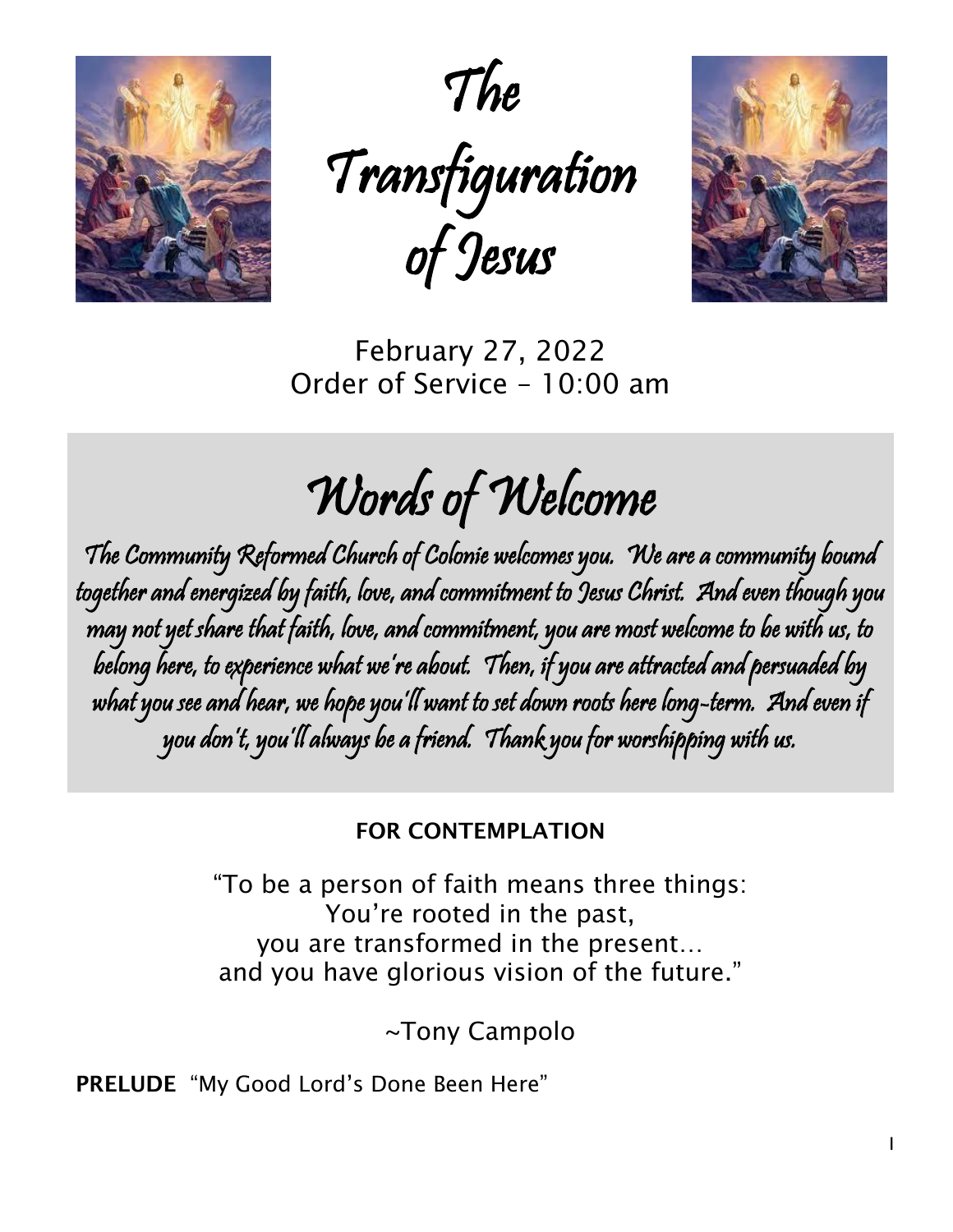## THE COMMUNITY GATHERS

THE ELDER'S PRAYER – Linda Murphy

## THE LIGHTING OF THE CHRIST CANDLE

INTROIT "Make Me a Servant"

## THE CALL TO WORSHIP

You are the pre-dawn glow *that promises yet another new beginning;* You are the still dusk *that brings rest to a weary world;*

You are the prophecy *of God's life-giving Word inscribed on our hearts;* You are the law *that finds its fulfilment in love;*

You are the mountain *where the presence of God blazes and burns;* You are the valley *where the face of God peeks out from suffering eyes;*

You are the glory that we long for, *the whispered rumor of a different order*, the Shining One who transfigures all things. *You are the One we worship. Amen.*

HYMN "Guide My Feet"

*Guide my feet while I run this race. Guide my feet while I run this race. Guide my feet while I run this race, For I don't want to run this race in vain!*

*Hold my hand while I run this race. Hold my hand while I run this race. Hold my hand while I run this race, For I don't want to run this race in vain!*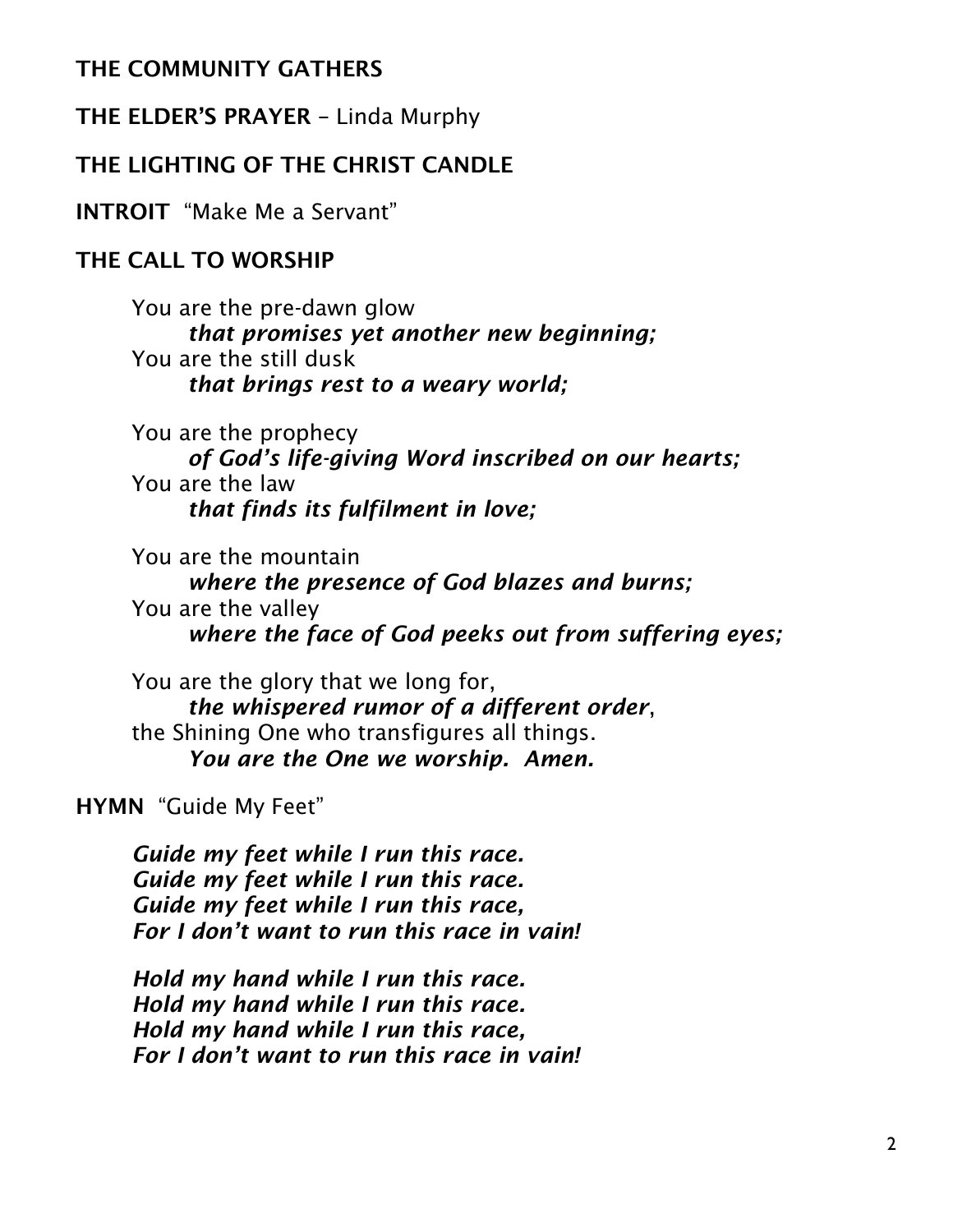*Stand by me while I run this race. Stand by me while I run this race. Stand by me while I run this race, For I don't want to run this race in vain!*

*I'm your child while I run this race. I'm your child while I run this race. I'm your child while I run this race, For I don't want to run this race in vain!*

## THE RESPONSIVE READING

It's not that we don't want to change, God, *it's just that change is really hard;* the challenges of the world threaten to overwhelm us, *the struggles of living each day come close to being too much,* and so we are tempted to grab the quick-fix, the easy solution, *and inevitably, we are disappointed.*

So we pray,

reach into our hearts with courage and hope,

*to embrace the tough transformations, to make the real and lasting changes, to seek the truly good answers;*

for the sake of our families and communities, our countries and our continents, our people and our planet,

*for the sake of our very selves;*

May we find together and alone, the strength to climb the mountain

*and see your glory; and then to walk to the cross,* through the pain, *until we know the joy and glory*

*of resurrection. Amen.*

TAIZÉ MEDITATION "The Lord is My Light" (3 times)

*The Lord is my light, my light and salvation: in God I trust, in God I trust.*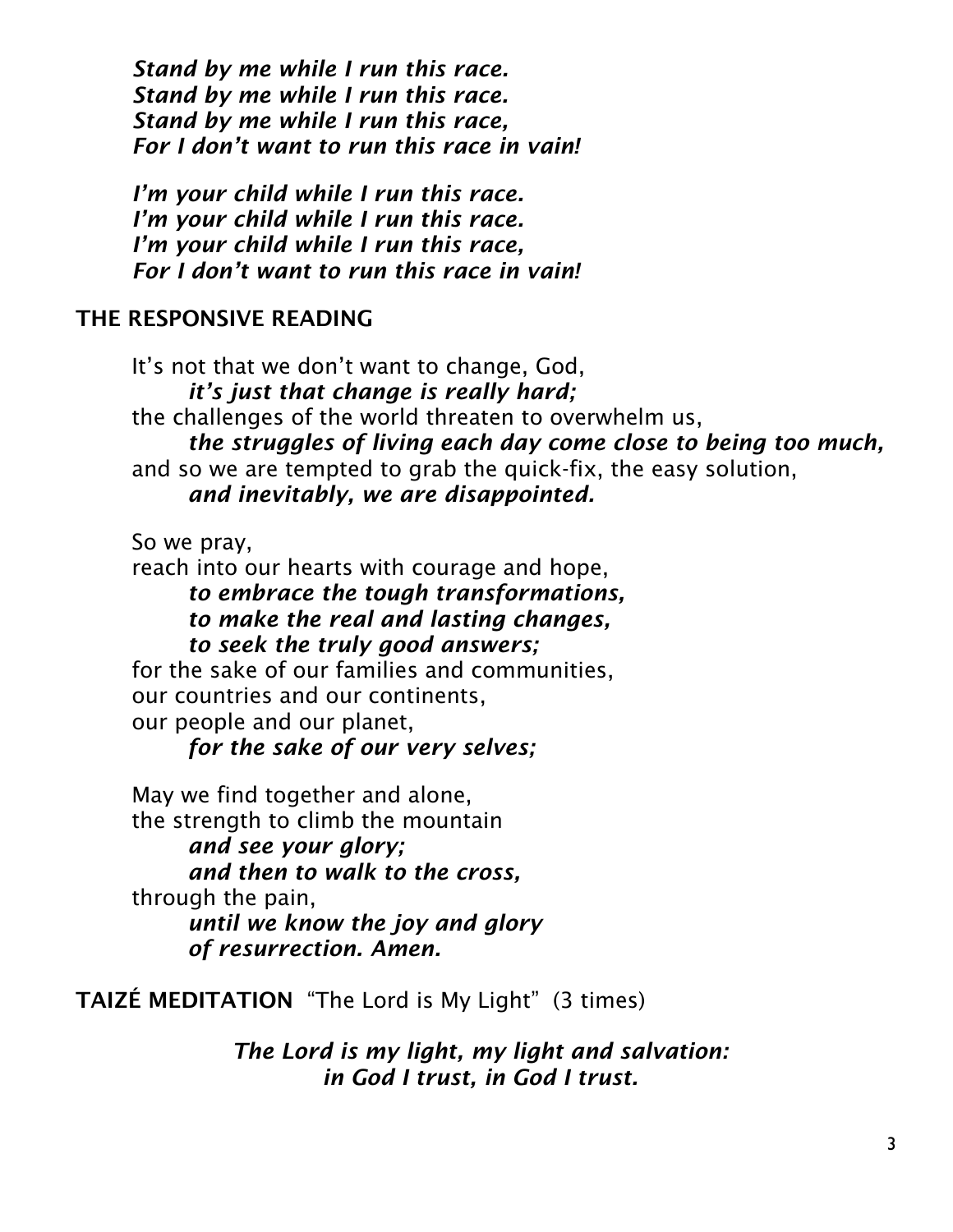## PRAYER OF CONFESSION

Sometimes it feels like it doesn't really matter, God, *if we ignore the needs of our spouse, or shout at the kids unnecessarily, or elaborate on the truth just a little, so we look better, or waste the resources our world so generously gives;*

- sometimes it just feels silly to worry about making things beautiful, *to keep reaching for the best of the good, and not just the easy, to stay true to what is true.*
- What difference does it really make, in the big scheme of things, *if we just take the easy way, the not-bad-but-could-be-better way?*

And then we come here, and we remember. You do not change to accommodate our good-enoughness, our that'll-do-ness;

*You do not darken the sun just a little, so we won't feel so dull, or switch off some of the stars to keep us from feeling small.*

You are holy – whole-y – one and complete and God; *You are Light and Life and Love and Fullness – you can be no other; You are Beauty and Goodness and Truth – brilliant and dazzling;*

And it is we who must change, we who come to this place to worship, *It is we who must choose to gaze on your holiness & beauty, and be changed into glory.*

*And, so here we are, God. Please, show us yourself. Amen.*

TAIZÉ MEDITATION "Jesus, Remember Me" (3 times)

*Jesus, remember me when you come into your Kingdom. Jesus, remember me when you come into your Kingdom.*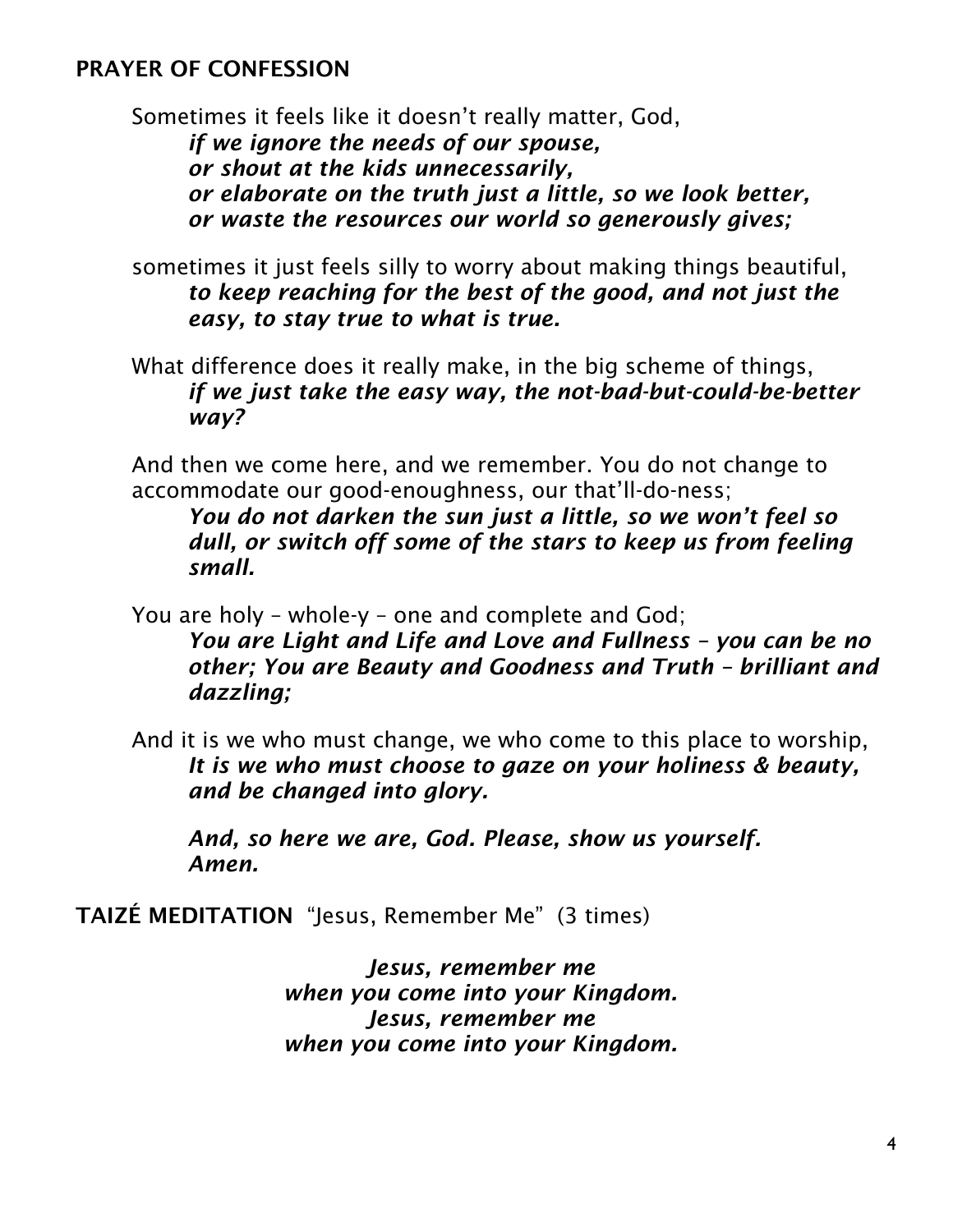## THE ASSURANCE OF GOD'S FORGIVENESS

## CHILDREN'S MESSAGE – Melody York

## DEACON'S PRAYER FOR THE WORLD – Ellen Buono

## THE LORD'S PRAYER

*Our Father who art in heaven, hallowed be your name, your kingdom come, your will be done, on earth as it is in heaven. Give us this day our daily bread. And forgive us our debts, as we forgive our debtors. And lead us not into temptation but deliver us from evil for yours is the kingdom, and the power and the glory forever. Amen.*

ANTHEM "Make a Joyful Noise"

## THE SCRIPTURE LESSON Luke 9:28-36

Now about eight days after these sayings Jesus took with him Peter and John and James, and went up on the mountain to pray. And while he was praying, the appearance of his face changed, and his clothes became dazzling white. Suddenly they saw two men, Moses and Elijah, talking to him. They appeared in glory and were speaking of his departure, which he was about to accomplish at Jerusalem. Now Peter and his companions were weighed down with sleep; but since they had stayed awake, they saw his glory and the two men who stood with him. Just as they were leaving him, Peter said to Jesus, "Master, it is good for us to be here; let us make three dwellings, one for you, one for Moses, and one for Elijah" —not knowing what he said. While he was saying this, a cloud came and overshadowed them; and they were terrified as they entered the cloud. Then from the cloud came a voice that said, "This is my Son, my Chosen; listen to him!" When the voice had spoken, Jesus was found alone. And they kept silent and in those days told no one any of the things they had seen.

## THE MORNING MESSAGE "The Big Picture"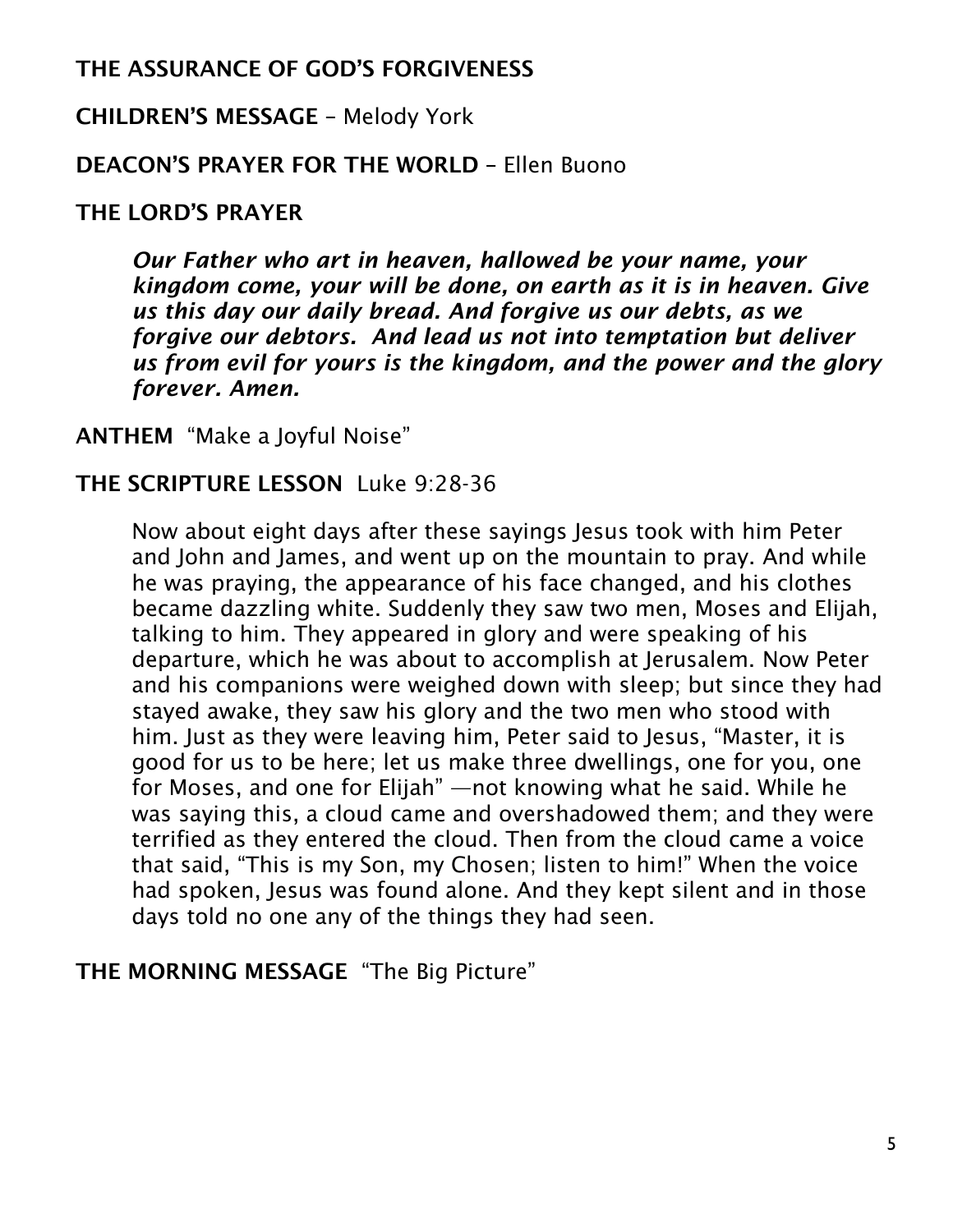HYMN 642 "I Want Jesus to Walk with Me"

*1 I want Jesus to walk with me; I want Jesus to walk with me; all along my pilgrim journey, Lord, I want Jesus to walk with me.*

*2 In my trials, Lord, walk with me; in my trials, Lord, walk with me; when my heart is almost breaking, Lord, I want Jesus to walk with me.*

*3 When I'm in trouble, Lord, walk with me; when I'm in trouble, Lord, walk with me; when my head is bowed in sorrow, Lord, I want Jesus to walk with me.*

#### BENEDICTION

#### THE IRISH BLESSING

*May the road rise to meet you, May the wind be ever at your back, May the sunshine warm upon your face, And the rains fall soft upon your fields. And until we meet again, and until we meet again, May the God who loves us all Hold you in the palm of His hand.*

> Minister of Word and Sacrament Rev. Bruce K. Cornwell

Director of Music Ministries Benjamin April

> Soloist BenjaminApril

Choir Tina-Marie Bottini Michelle Braungard Maggie George Kaaren Haushalter Marvin Helf Kevin Ingalls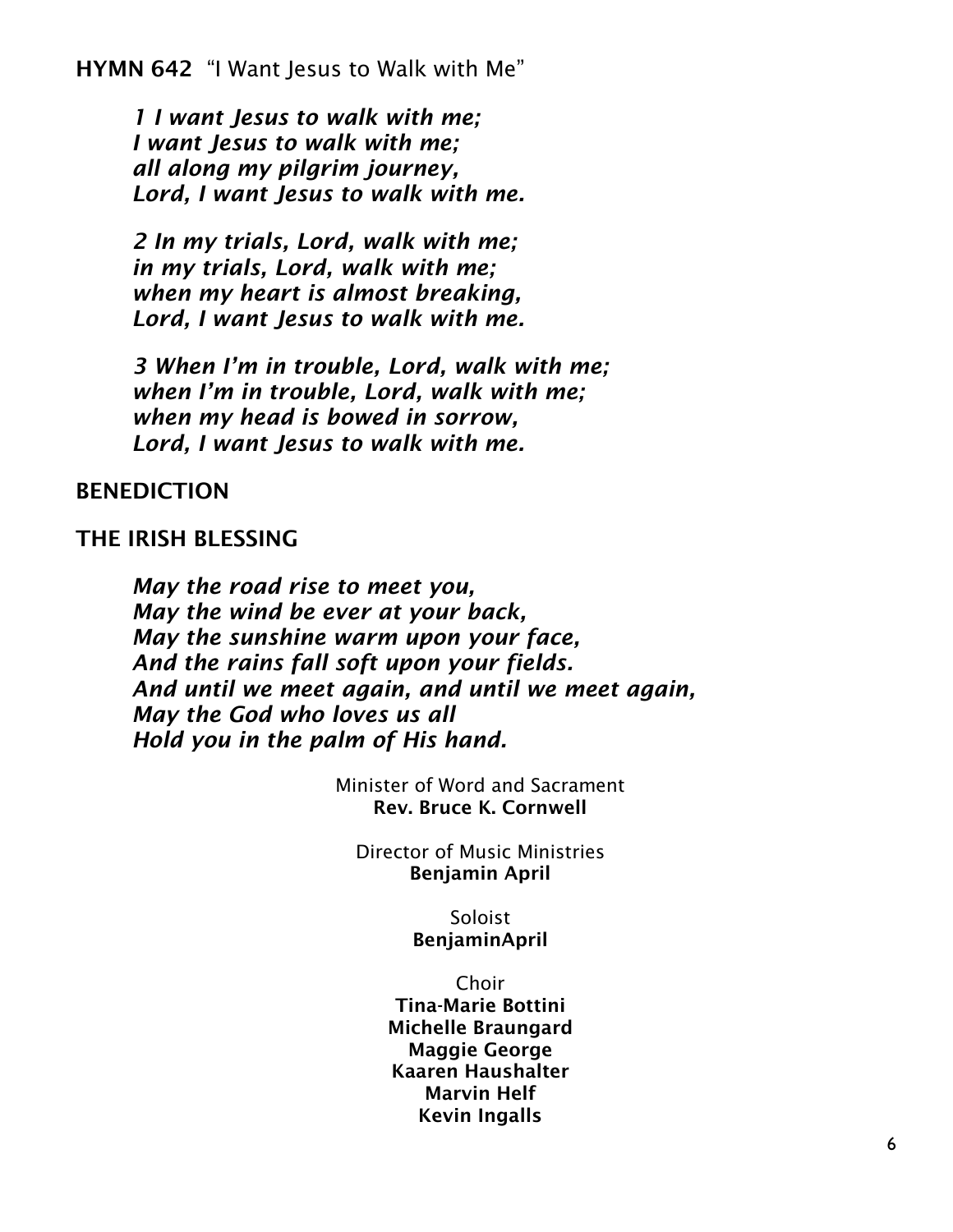#### Pam Izzo Marissa Lombardo Lisa McGee

#### Elder of the Day Linda Murphy

#### Deacon of the Day Ellen Buono

#### Children's Message/Liturgist of the Day Melody York

Sound Technician Jerry Kallner

Video Technician Lori Coté

The Call to Worship, the Responsive Reading and the Prayer of Confession were written by John van de Laar.

### Copyright Licenses

#### Make Me a Servant

Words & Music: Kelly Willard © 1982 Willing Heart Music Used by Permission. CCLI License # 21149226

#### The Lord is My Light

Text: Psalm 139; Taizé Community Tune: Jacques Berthier, 1923–1994 © 1998, Les Presses de Taizé, GIA Publications, Inc., agent Used by Permission: One License A 719501

#### Jesus, Remember Me

Contributors: Jacques Berthier, Taizé Tune: Jaques Berthier, © 1981, Les Presses de Taizé, GIA Publications, Inc., agent Text: © 1981, Les Presses de Taizé, GIA Publications, Inc., agent Used by Permission: One License A 719501

#### Make a Joyful Noise

Words & Music: Raymond Wise © 2008 Raymond Wise. Used by Permission. CCLI License # 21149226

#### The Irish Blessing

Words: Traditional Music: Benjamin April © 2021 Benjamin April Used by Permission. Benjamin April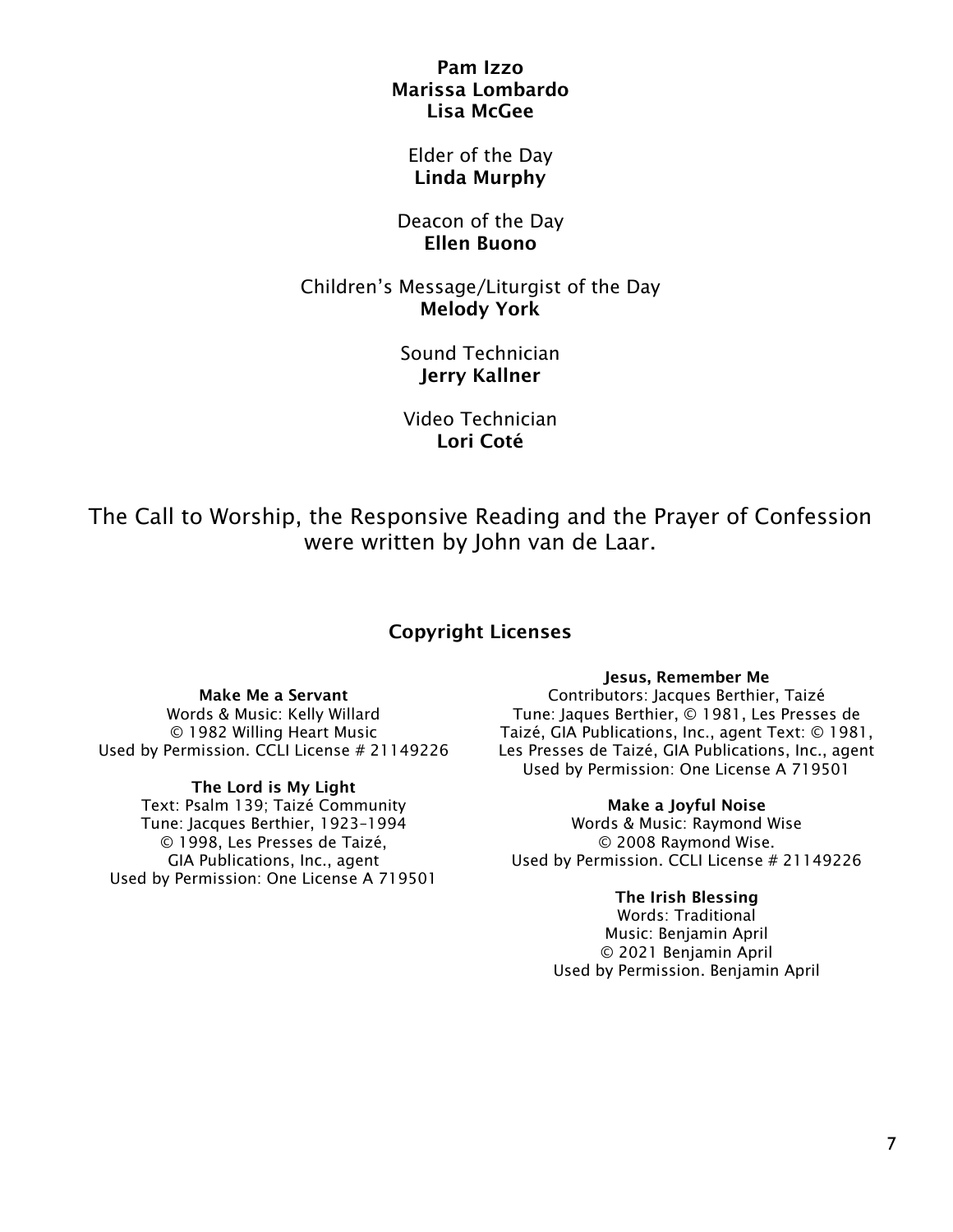Offerings and gifts to the church may be submitted online via PayPal (link found below or on our website), by mailed check, by direct bank payment or by placing them in the offering box located near the exit.



PayPal: [https://www.paypal.com/donate?hosted\\_](https://www.paypal.com/donate?hosted_button_id=N67JS9D5MLMGS) [button\\_id=N67JS9D5MLMGS](https://www.paypal.com/donate?hosted_button_id=N67JS9D5MLMGS)

Website: [www.communityreformedchurch.com](http://www.communityreformedchurch.com/)

Mailing Address: Community Reformed Church of Colonie 701 Sand Creek Road Colonie, NY 12205

## GENERAL NOTICES

## Monday, February 28

"Shirley's Shawls" - 6:00 pm. The prayer shawl ministry of the Community Reformed Church of Colonie will meet in the gathering room at 6:00 pm on Monday, February 28th. There will also be an option to join the meeting via zoom. Anyone interested in being part of this ministry is welcome to join us. Please contact Linda Murphy with any questions (518-368-8155).

## Tuesday, March 1

The Gathering Zoom Devotions – 4:00 to 4:30 pm

## Wednesday, March 2

Ash Wednesday Service - 7 pm

## Thursday, March 3

The Gathering Zoom Devotions – 6:30 to 7:00 pm The Wired Word Bible Study – 7:00-8:00pm

## Friday, March 4

Al-Anon - 7:30-8:30 pm meets in the Gathering Room.

## Saturday, March 5

Women's Bible Study - Our next meeting will be this Saturday, March 5, 2022 at 09:30 AM at the church.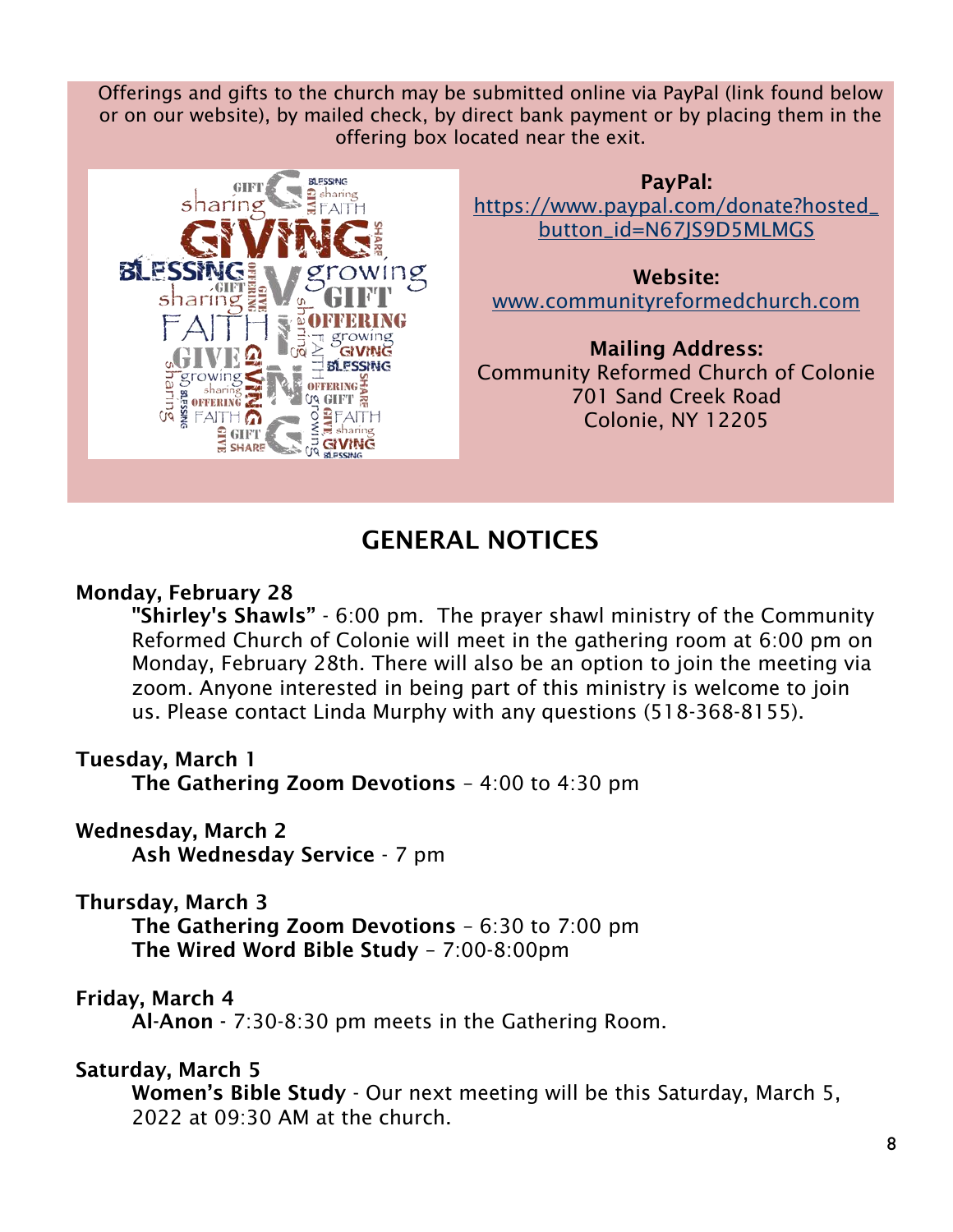Zoom Link: <https://us02web.zoom.us/j/6880887155>

Camp Fowler – It's not too early to plan for summer 2022. If any children are interested in attending Camp Fowler this summer, there are scholarships available. Contact Doris Neese at 518-456-6239 for further information.



Ash Wednesday Worship March 2 7PM

## *You are dust, and to dust you will return*.

Ash Wednesday marks the beginning of the Lenten season. Lent is the 40 days (excluding Sundays) that come before the crucifixion of our Lord. It is a time of penance, reflection, self-examination and spiritual redirection - a time of darkness ending with the rising of the Son. The introspection of Lent allows us to celebrate the full glory of Easter morning.

For those that will be worshipping in person, please register at [https://www.signupgenius.com/go/10C0D4EAEA92AA6FAC43](https://www.signupgenius.com/go/10C0D4EAEA92AA6FAC43-ashwednesday) [ashwednesday](https://www.signupgenius.com/go/10C0D4EAEA92AA6FAC43-ashwednesday) by March 1st.

If you have any questions contact Lori in the church office at [crcclori@gmail.com.](mailto:crcclori@gmail.com)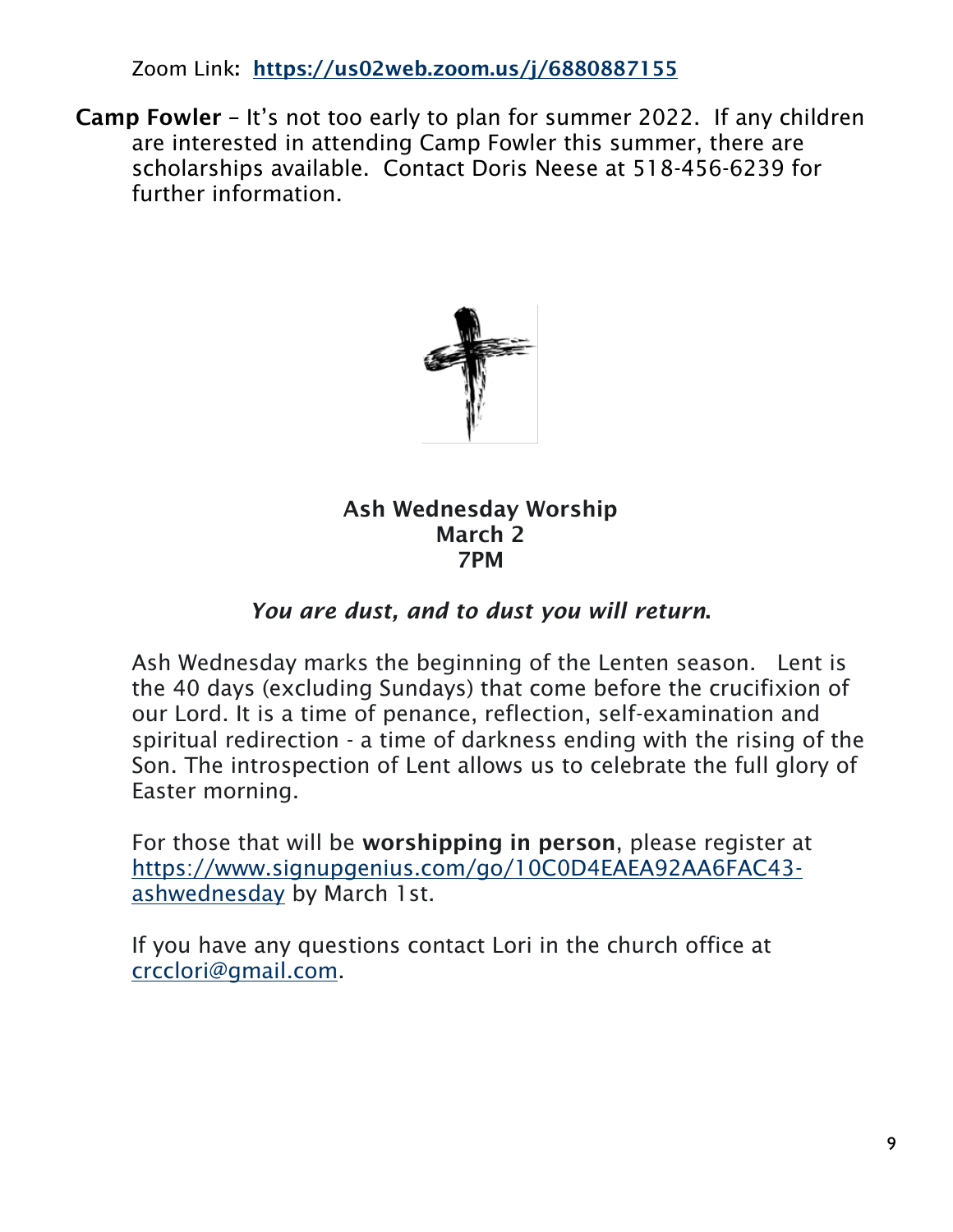Day Care Fundraiser - Our Day Care Center is partnering with Krauses's Homemade Candy of Albany, for our spring fundraiser. The fundraiser is filled with delicious treats for your friends, family, and co-workers!

The Day Care makes a 50% profit on all candy sales. This will go to purchasing some fun outdoor equipment and other fun things.

On the back table there are colored candy sheets and order forms. You can also use Krause's web page, ([https://krausesfr.wordpress.com\)](https://krausesfr.wordpress.com/). The website has photos and descriptions of all the items. There is also an electronic spreadsheet version of the order form to use to record orders and email them to Carol Grasso at [cgrasso6@yahoo.com.](mailto:cgrasso6@yahoo.com)

All checks should be made out to Colonie Community Day Care. Please return completed sheets and payment by Friday, March 11<sup>th</sup>. Candy will be in by the last week in March. Thank You!!

## ZOOM

To join in Devotions, The Wired Word and Sunday Worship via Zoom, use the link below:

<https://us02web.zoom.us/j/6880887155>

Meeting ID: 688 088 7155 By Phone: 1-646-558-8656

## COMMUNITY REFORMED CHURCH OF COLONIE STAFF AND CONSISTORY

## STAFF E-MAIL ADDRESSES FOR THE CONSISTORY

Rev. Bruce K. Cornwell, Pastor [BruceKCornwell@gmail.com](mailto:BruceKCornwell@gmail.com)

Ben April, Director of Music benapril27@gmail.com

Sarah Huiest, Youth Coordinator & Communication/Media Coordinator [crccsarah@gmail.com](mailto:crccsarah@gmail.com)

Lori Coté Church Office & Video Technician [crcclori@gmail.com](mailto:crcclori@gmail.com)

#### Elders

Karl Coté Ana Crosbourne Marissa Lombardo Linda Murphy

#### **Deacons**

Kevin Bottini Ellen Buono Marvin Helf Kevin Ingalls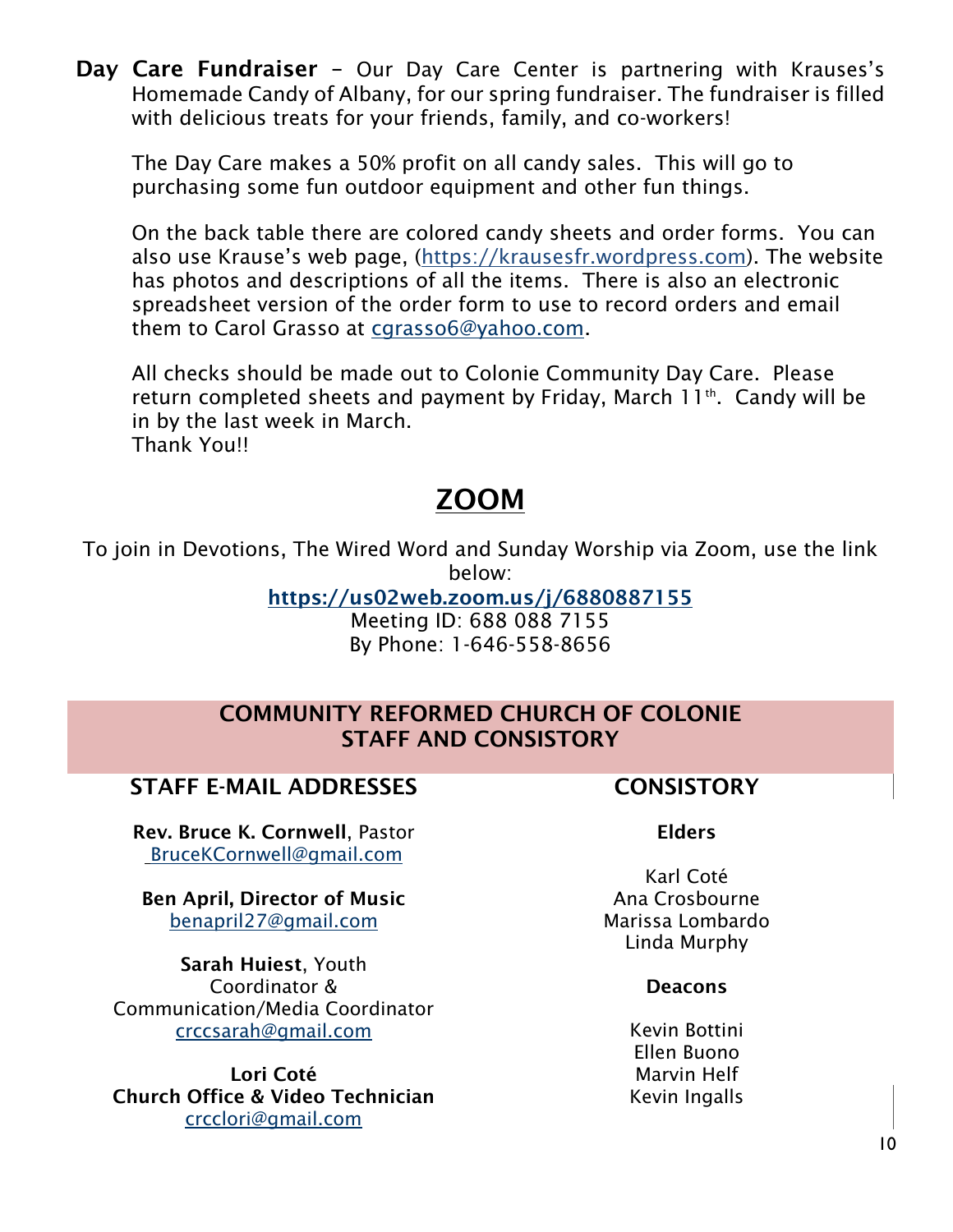

### Prayer E-Chain

#### Please email prayer requests to:

Sandy Cornwell [crccsandy@gmail.com](mailto:crccsandy@gmail.com) Karen Latta [kmlatta@nycap.rr.com](mailto:kmlatta@nycap.rr.com)

## Daily Scripture Readings

Monday - Genesis 15:1-12, 17-18 Tuesday - Psalm 27:1-6 Wednesday - Psalm 27:7-14 Thursday - Philippians 3:17–4:1 Friday - Luke 13:31-35 Saturday - Luke 9:28-43 Sunday - Second Sunday in Lent

### *Household Prayer: Morning*

Loving God, all night I slept in your shadow, sheltered by you. As I enter into the gift of this day, I trust that you are with me. May I see signs and wonders of your presence in the world today, for you alone are God. I ask that this day afford me opportunities to celebrate and share with others the abundance of your grace and love. Help me to be open to all people you bring my way, for you yourself make no distinctions, but are Lord of all. In Christ's name, I pray. Amen.